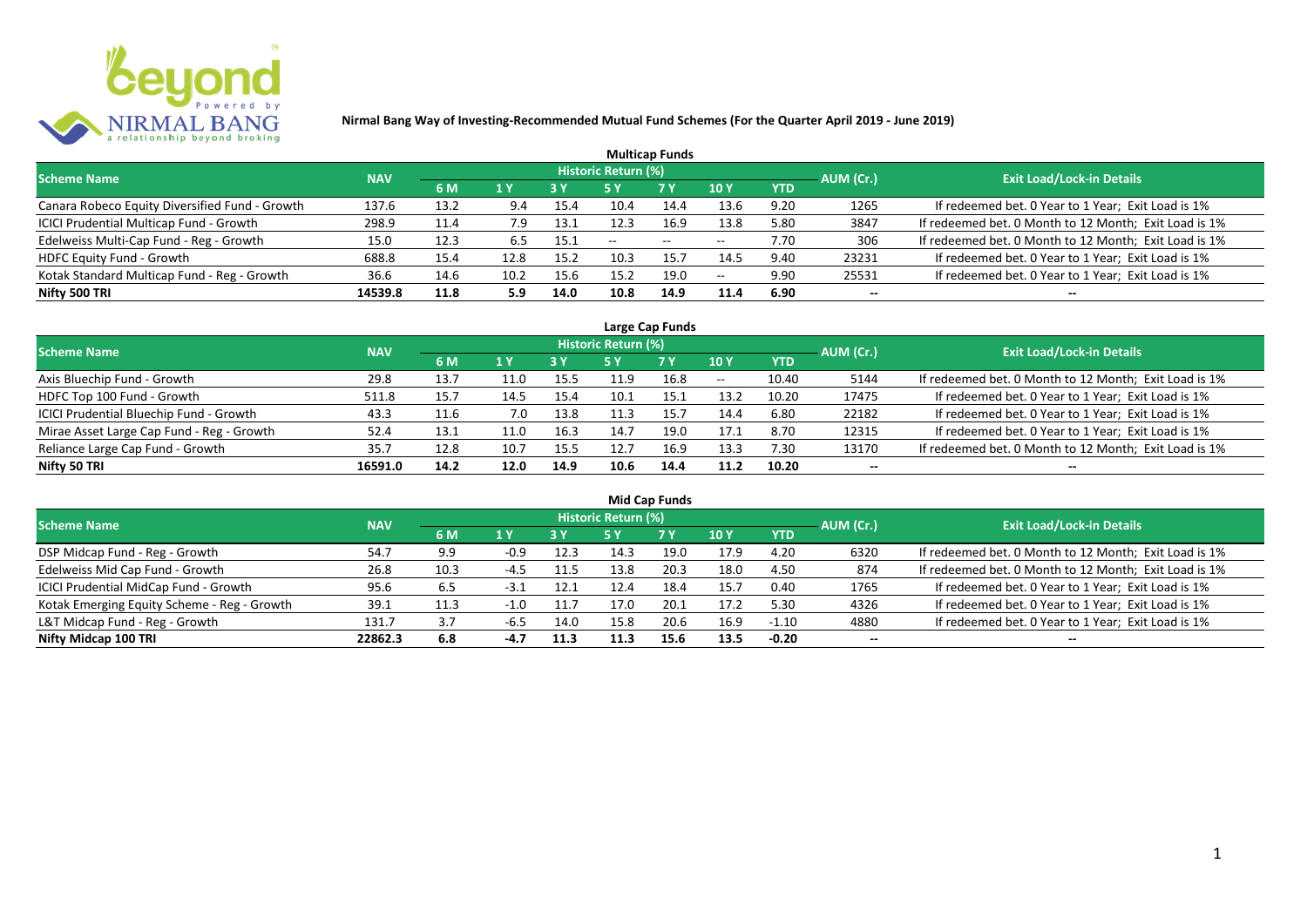

|                                           |            |      |        |      |                     | Large & Midcap |      |            |                          |                                                    |
|-------------------------------------------|------------|------|--------|------|---------------------|----------------|------|------------|--------------------------|----------------------------------------------------|
| <b>Scheme Name</b>                        | <b>NAV</b> |      |        |      | Historic Return (%) |                |      |            | AUM (Cr.)                | <b>Exit Load/Lock-in Details</b>                   |
|                                           |            | 6 M  |        |      |                     | 7 V            | 10 Y | <b>YTD</b> |                          |                                                    |
| Canara Robeco Emerging Equities - Growth  | 95.3       | 11.8 |        | 15.7 | 18.0                | 23.0           | 21.0 | 7.00       | 4890                     | If redeemed bet. 0 Year to 1 Year; Exit Load is 1% |
| IDFC Core Equity Fund - Reg - Growth      | 45.4       |      |        | 12.3 | 10.8                | 14.1           | 10.4 | 2.80       | 3015                     | If redeemed bet. 0 Day to 365 Day; Exit Load is 1% |
| Principal Emerging Bluechip Fund - Growth | 104.7      |      | $-2.5$ | 14.3 |                     |                | 17.8 | 3.60       | 2190                     | If redeemed bet. 0 Year to 1 Year; Exit Load is 1% |
| NIFTY Large Midcap 250 TRI                | 7322.2     | 10.3 | 2.9    | 14.3 | 12.3                | 16.8           | 13.1 | 4.70       | $\overline{\phantom{a}}$ | $- -$                                              |

|                                                |            |      |     |      |                     | <b>Focused Funds</b> |            |            |           |                                                       |
|------------------------------------------------|------------|------|-----|------|---------------------|----------------------|------------|------------|-----------|-------------------------------------------------------|
| <b>Scheme Name</b>                             | <b>NAV</b> |      |     |      | Historic Return (%) |                      |            |            | AUM (Cr.) | <b>Exit Load/Lock-in Details</b>                      |
|                                                |            | 6 M  | 1 V |      |                     | 7 Y                  | 10Y        | <b>YTD</b> |           |                                                       |
| Axis Focused 25 Fund - Growth                  | 28.7       | 11.9 |     | 16.8 | 14.4                | $ -$                 | $\sim$ $-$ | 6.90       | 7584      | If redeemed bet. 0 Month to 12 Month; Exit Load is 1% |
| <b>IDFC Focused Equity Fund - Reg - Growth</b> | 37.6       | 10.2 | -55 | 13.4 | 8.7                 |                      | 9.1        | 6.70       | 1646      | If redeemed bet. 0 Days to 365 Days; Exit Load is 1%  |
| SBI Focused Equity Fund - Growth               | 145.1      | 15.7 |     | 14.7 |                     | ن.18                 | 18.7       | 9.70       | 4634      | If redeemed bet. 0 Year to 1 Year; Exit Load is 1%    |
| <b>S&amp;P BSE 500</b>                         | 15458.4    | 11.2 |     | 12.7 | 9.5                 | 13.4                 | 10.2       | 6.30       | --        | --                                                    |

| <b>Small Cap Funds</b>                         |            |     |         |                     |      |           |            |            |           |                                                    |  |  |  |
|------------------------------------------------|------------|-----|---------|---------------------|------|-----------|------------|------------|-----------|----------------------------------------------------|--|--|--|
| <b>Scheme Name</b>                             | <b>NAV</b> |     |         | Historic Return (%) |      |           |            |            | AUM (Cr.) | <b>Exit Load/Lock-in Details</b>                   |  |  |  |
|                                                |            | 6 M | 1 Y     |                     | 5 Y  | <b>7Y</b> | <b>10Y</b> | <b>YTD</b> |           |                                                    |  |  |  |
| Franklin India Smaller Companies Fund - Growth | 54.3       | 8.7 | $-8.3$  | 8.4                 | 14.7 | 22.3      | 18.4       | 3.40       | 7577      | If redeemed bet. 0 Year to 1 Year; Exit Load is 1% |  |  |  |
| HDFC Small Cap Fund - Growth                   | 43.0       | 6.3 | $-5.9$  | 16.7                | 15.3 | 18.7      | 15.9       | 1.10       | 8403      | If redeemed bet. 0 Year to 1 Year; Exit Load is 1% |  |  |  |
| L&T Emerging Businesses Fund - Reg - Growth    | 24.0       | 1.9 | $-11.0$ | 16.2                | 16.0 | $- -$     | $\sim$ $-$ | $-3.30$    | 6177      | If redeemed bet. 0 Year to 1 Year; Exit Load is 1% |  |  |  |
| Reliance Small Cap Fund - Growth               | 40.1       | 5.6 | $-7.5$  | 14.9                | 17.4 | 23.9      | $- -$      | 0.90       | 8438      | If redeemed bet. 0 Year to 1 Year; Exit Load is 1% |  |  |  |
| SBI Small Cap Fund - Growth                    | 51.9       | 8.0 | $-4.1$  | 16.2                | 22.5 | 25.8      | $- -$      | 3.00       | 2188      | If redeemed bet. 0 Year to 1 Year; Exit Load is 1% |  |  |  |
| Nifty Smallcap 100 TRI                         | 7785.4     | 8.2 | $-15.8$ | 6.8                 | 4.3  | 11.4      | 9.8        | $-0.60$    | --        |                                                    |  |  |  |

#### **ELSS Schemes (Tax Saving u/s 80-C)**

| Scheme Name                                   | <b>NAV</b> |      |      | Historic Return (%) |      |                                                |       |            | AUM (Cr.) | <b>Exit Load/Lock-in Details</b> |
|-----------------------------------------------|------------|------|------|---------------------|------|------------------------------------------------|-------|------------|-----------|----------------------------------|
|                                               |            | 6 M  |      |                     |      | 7 <sub>Y</sub>                                 | 10 Y  | <b>YTD</b> |           |                                  |
| Aditya Birla Sun Life Tax Relief 96 - Growth  | 31.3       | - ه. | -0.9 | 12.3                | 14.4 | 18.4                                           | 13.5  | 1.40       | 8685      | Nil                              |
| Axis Long Term Equity Fund - Growth           | 46.1       | 11.9 | 5.7  | 14.2                | 15.3 | 20.8                                           | $- -$ | 7.40       | 19109     | Nil                              |
| IDFC Tax Advantage (ELSS) Fund - Reg - Growth | 57.1       | 10.1 |      | 14.1                | 13.4 | 18.0                                           | 14.9  | 5.70       | 2063      | Nil                              |
| Invesco India Tax Plan - Growth               | 51.7       | 9.4  | 2.6  | 13.1                | 13.8 | 17.7                                           | 16.0  | 5.50       | 870       | Nil                              |
| Mirae Asset Tax Saver Fund - Reg - Growth     | 18.0       | 12.9 | 10.2 | 19.6                | $-$  | $\hspace{0.1mm}-\hspace{0.1mm}-\hspace{0.1mm}$ | $- -$ | 8.20       | 1949      | Nil                              |
| <b>S&amp;P BSE 200 TRI</b>                    | 5911.5     | 12.1 | 7.8  | 14.4                | 11.1 | 15.1                                           | 11.8  | 7.40       | $-$       | $- -$                            |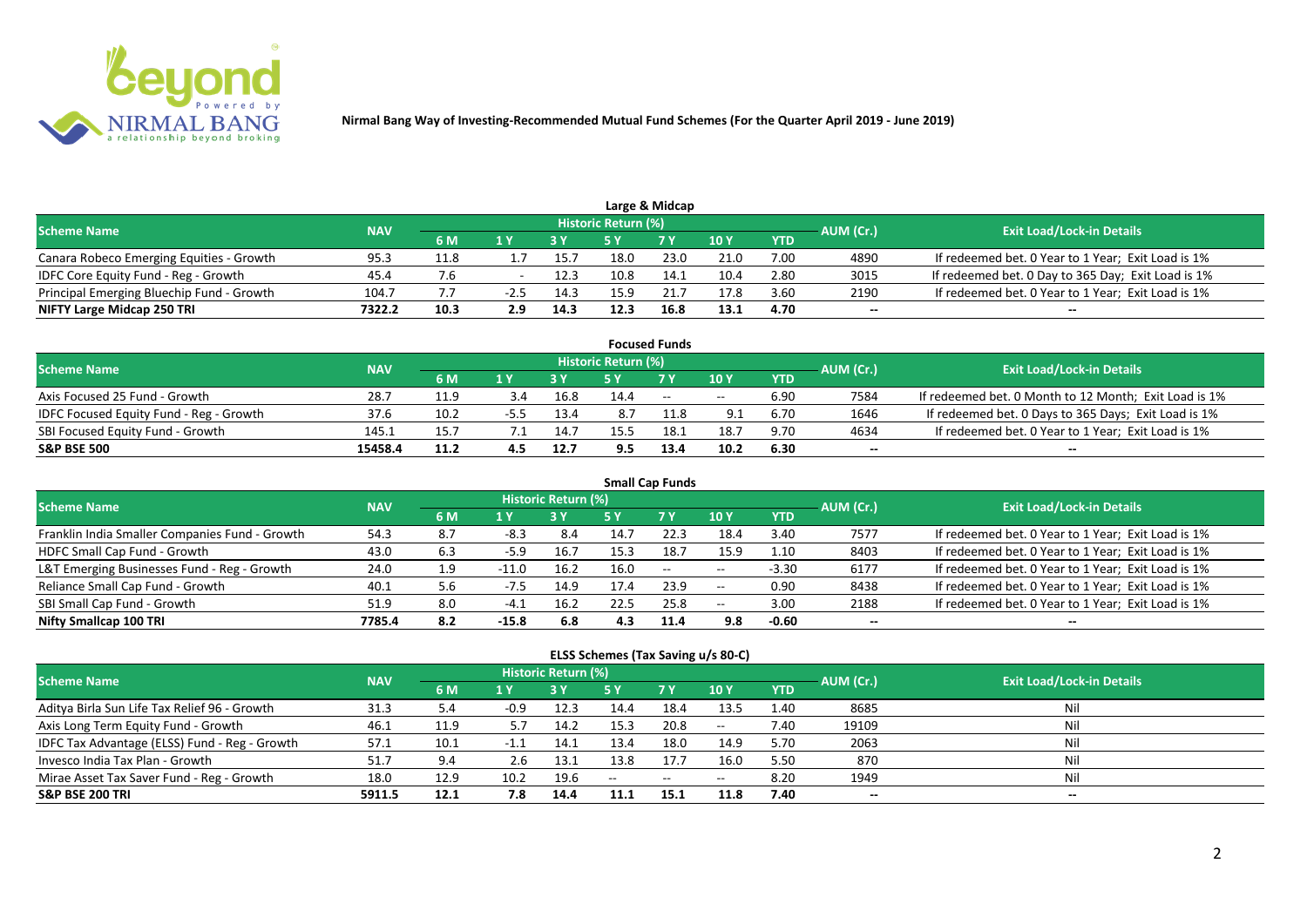

| <b>Contra/Value Fund</b>                  |            |      |      |                     |      |            |      |            |           |                                                       |  |  |  |  |
|-------------------------------------------|------------|------|------|---------------------|------|------------|------|------------|-----------|-------------------------------------------------------|--|--|--|--|
| <b>Scheme Name</b>                        | <b>NAV</b> |      |      | Historic Return (%) |      |            |      |            | AUM (Cr.) | <b>Exit Load/Lock-in Details</b>                      |  |  |  |  |
|                                           |            | 6 M  | 1 Y  |                     |      | <b>7 Y</b> | 10Y  | <b>YTD</b> |           |                                                       |  |  |  |  |
| Kotak India EQ Contra Fund - Reg - Growth | 53.5       | 10.9 | 6.3  | 15.5                |      | 15.        | 12.7 | 7.00       | 853       | If redeemed bet. 0 Year to 1 Year; Exit Load is 1%    |  |  |  |  |
| Tata Equity P/E Fund - Reg - Growth       | 136.0      | 9.0  | -2.2 | 15.2                | 13.5 | 18.1       | 15.6 | 3.80       | 5602      | If redeemed bet. 0 Month to 12 Month; Exit Load is 1% |  |  |  |  |
| UTI Value Opportunities Fund - Growth     | 61.9       | 11.2 | 2.9  | 10.2                | 8.1  | 12.4       | 12.0 | 6.00       | 4551      | If redeemed bet. 0 Year to 1 Year; Exit Load is 1%    |  |  |  |  |
| Nifty 500 TRI                             | 14539.8    | 11.8 | 5.9  | 14.0                | 10.8 | 14.9       | 11.4 | 6.90       | --        | $- -$                                                 |  |  |  |  |

| Sector/Thematic                                                           |            |        |      |                            |      |           |                          |            |           |                                                    |  |  |  |
|---------------------------------------------------------------------------|------------|--------|------|----------------------------|------|-----------|--------------------------|------------|-----------|----------------------------------------------------|--|--|--|
| <b>Scheme Name</b>                                                        | <b>NAV</b> |        |      | <b>Historic Return (%)</b> |      |           |                          |            | AUM (Cr.) | <b>Exit Load/Lock-in Details</b>                   |  |  |  |
|                                                                           |            | 6 M    | 1 Y  | <b>3 Y</b>                 | 5 Y  | <b>7Y</b> | <b>10Y</b>               | <b>YTD</b> |           |                                                    |  |  |  |
| Canara Robeco Consumer Trends Fund - Reg - Growth                         | 40.0       | 11.2   | 5.4  | 15.7                       | 15.1 | 17.6      | $\sim$ $\sim$            | 6.20       | 335       | If redeemed bet. 0 Year to 1 Year; Exit Load is 1% |  |  |  |
| Mirae Asset Great Consumer Fund - Growth                                  | 35.0       | 8.1    | 4.6  | 17.1                       | 14.8 | 18.2      | $\overline{\phantom{a}}$ | 2.00       | 742       | If redeemed bet. 0 Year to 1 Year; Exit Load is 1% |  |  |  |
| <b>ICICI Prudential Technology Fund - Growth</b>                          | 59.2       | 6.5    | 8.5  | 12.6                       | 13.2 | 18.4      | 20.2                     | 4.50       | 456       | If redeemed bet. 0 Day to 15 Day; Exit Load is 1%  |  |  |  |
| Reliance Pharma Fund - Growth                                             | 141.8      | $-3.0$ | 3.2  | 2.9                        | 9.4  | 14.2      | 18.2                     | $-5.20$    | 2492      | If redeemed bet. 0 Year to 1 Year; Exit Load is 1% |  |  |  |
| ICICI Prudential Banking and Financial Services Fund -<br>Retail - Growth | 68.1       | 20.1   | 13.5 | 21.0                       | 17.3 | 22.1      | 19.3                     | 12.00      | 3299      | If redeemed bet. 0 Day to 15 Day; Exit Load is 1%  |  |  |  |
| Reliance Banking Fund - Growth                                            | 293.9      | 18.4   | 9.5  | 18.6                       | 14.1 | 18.0      | 17.1                     | 11.00      | 3203      | If redeemed bet. 0 Year to 1 Year; Exit Load is 1% |  |  |  |
| Nifty 500 TRI                                                             | 14539.8    | 11.8   | 5.9  | 14.0                       | 10.8 | 14.9      | 11.4                     | 6.90       | $- -$     | $\overline{\phantom{a}}$                           |  |  |  |

| <b>Dynamic Asset Allocation Funds</b>            |            |      |      |                                              |      |       |       |           |       |                                                         |  |  |  |
|--------------------------------------------------|------------|------|------|----------------------------------------------|------|-------|-------|-----------|-------|---------------------------------------------------------|--|--|--|
| <b>Scheme Name</b>                               | <b>NAV</b> |      |      | <b>Historic Return (%)</b>                   |      |       |       |           |       | <b>Exit Load/Lock-in Details</b>                        |  |  |  |
|                                                  |            | 6 M  | 1 Y  | <b>7Y</b><br><b>10Y</b><br><b>YTD</b><br>5 Y |      |       |       | AUM (Cr.) |       |                                                         |  |  |  |
| ICICI Prudential Balanced Advantage Fund - Reg - |            |      |      |                                              |      |       |       |           |       |                                                         |  |  |  |
| Growth                                           | 36.3       | -8.1 | 7.5  | 10.3                                         | 10.3 | 13.8  | 12.7  | 5.00      | 29105 | If redeemed bet. 0 Year to 1 Year; Exit Load is 1%      |  |  |  |
| Invesco India Dynamic Equity Fund - Growth       | 29.4       | 8.6  | 2.6  | 11.0                                         | 9.8  | 14.3  | 12.6  | 6.30      | 995   | If redeemed bet. 0 Month to 3 Month; Exit Load is 0.25% |  |  |  |
| SBI Dynamic Asset Allocation Fund - Reg - Growth | 13.5       | 3.4  | 3.2  | 8.2                                          | --   | $- -$ | $- -$ | 2.80      | 669   | If redeemed bet. 0 Month to 12 Month; Exit Load is 1%   |  |  |  |
| NIFTY 50 Hybrid Composite Debt 65:35 Index       | 10155.6    | 11.2 | 12.0 | 12.5                                         | 10.1 | 12.5  | 10.2  | 8.30      | --    | $- -$                                                   |  |  |  |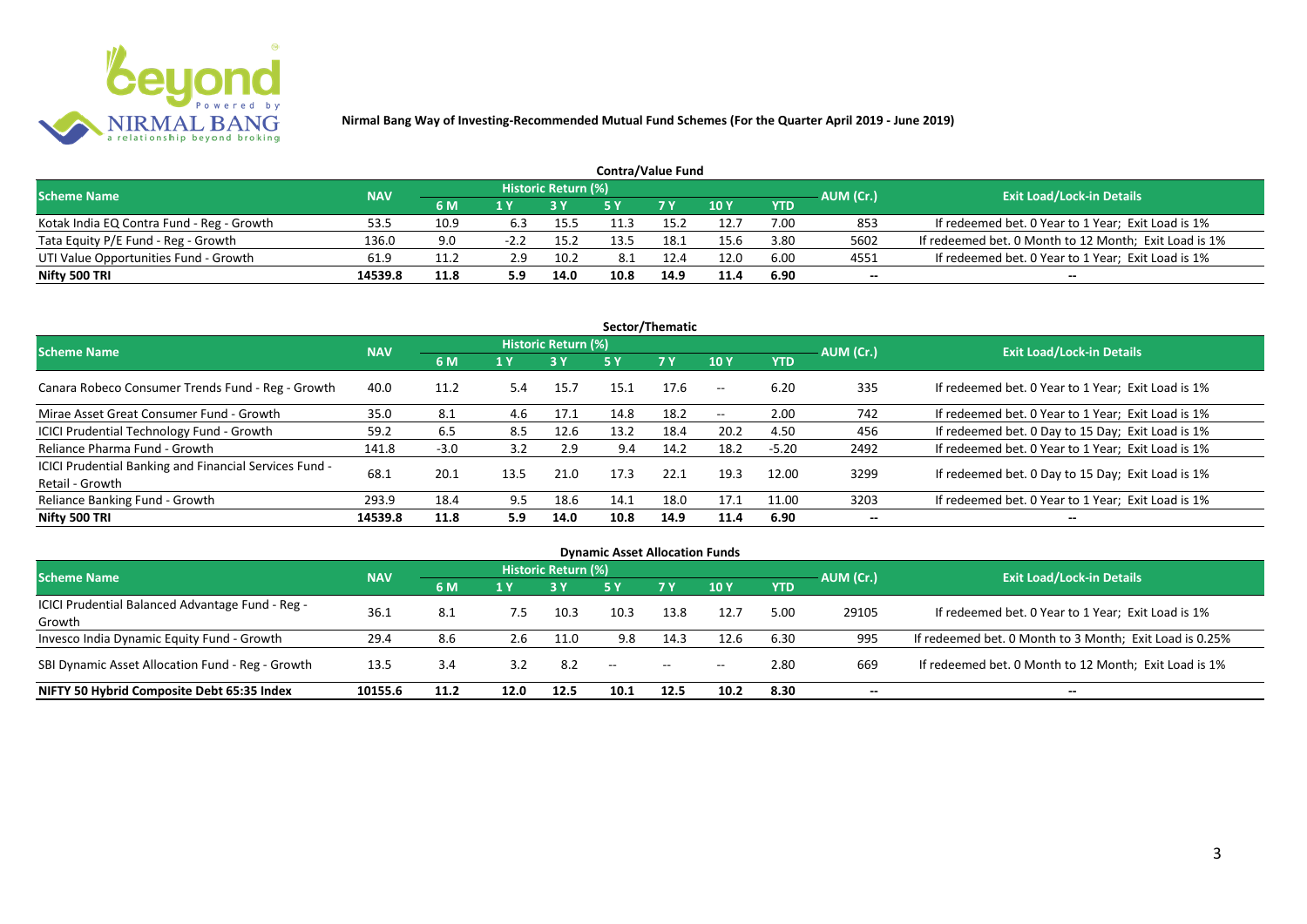

| <b>Hybrid Aggressive</b>                        |            |      |        |                     |      |        |            |            |           |                                                       |  |  |  |
|-------------------------------------------------|------------|------|--------|---------------------|------|--------|------------|------------|-----------|-------------------------------------------------------|--|--|--|
| <b>Scheme Name</b>                              | <b>NAV</b> |      |        | Historic Return (%) |      |        |            |            | AUM (Cr.) | <b>Exit Load/Lock-in Details</b>                      |  |  |  |
|                                                 |            | 6 M  | 1 Y    |                     | 5 Y  | 7 Y    | <b>10Y</b> | <b>YTD</b> |           |                                                       |  |  |  |
| HDFC Hybrid Equity Fund - Growth                | 54.8       | 10.0 | 7.0    | 10.1                | 7.0  |        | 11.1       | 6.70       | 22665     | If redeemed bet. 0 Year to 1 Year; Exit Load is 1%    |  |  |  |
| ICICI Prudential Equity & Debt Fund - Growth    | 136.3      | 11.0 | 7.5    | 13.1                |      | 16.2   | 14.8       | 6.40       | 26036     | If redeemed bet. 0 Year to 1 Year; Exit Load is 1%    |  |  |  |
| Mirae Asset Hybrid - Equity Fund - Reg - Growth | 15.1       | 11.1 | 10.9   | 13.6                | --   | $\sim$ | $- -$      | 7.60       | 1843      | If redeemed bet. 0 Year to 1 Year; Exit Load is 1%    |  |  |  |
| Reliance Equity Hybrid Fund - Growth            | 53.6       | 4.7  | $-2.1$ | 9.0                 | 10.3 | 13.8   | 12.6       | 1.40       | 11257     | If redeemed bet. 0 Month to 12 Month; Exit Load is 1% |  |  |  |
| Canara Robeco Equity Hybrid Fund - Growth       | 161.6      | 10.4 | 8.6    | 12.5                | 11.9 | 14.6   | 13.4       | 7.40       | 2242      | If redeemed bet. 0 Year to 1 Year; Exit Load is 1%    |  |  |  |
| NIFTY 50 Hybrid Composite Debt 65:35 Index      | 10155.6    | 11.2 | 12.0   | 12.5                | 10.1 | 12.5   | 10.2       | 8.30       | --        |                                                       |  |  |  |
|                                                 |            |      |        |                     |      |        |            |            |           |                                                       |  |  |  |

| <b>Arbitrage Fund</b>                      |            |      |  |                            |     |     |     |            |           |                                                         |  |  |  |
|--------------------------------------------|------------|------|--|----------------------------|-----|-----|-----|------------|-----------|---------------------------------------------------------|--|--|--|
| <b>Scheme Name</b>                         | <b>NAV</b> |      |  | <b>Historic Return (%)</b> |     |     |     |            | AUM (Cr.) | <b>Exit Load/Lock-in Details</b>                        |  |  |  |
|                                            |            | 1 M. |  | 6 M                        |     | 2V  |     | <b>YTD</b> |           |                                                         |  |  |  |
| IDFC Arbitrage Fund - Reg - Growth         | 23.6       |      |  |                            | p.b |     | 6.2 | 7.00       | 4643      | If redeemed bet. 0 Month to 1 Month; Exit Load is 0.25% |  |  |  |
| Kotak Equity Arbitrage Fund - Reg - Growth | 26.8       |      |  | 6.4                        | 6.5 | 6.4 | 6.3 | 6.70       | 13360     | If redeemed bet. 0 Day to 30 Day; Exit Load is 0.25%    |  |  |  |
| Reliance Arbitrage Fund - Growth           | 19.2       | 8.7  |  |                            |     |     | 6.4 | 7.00       | 8535      | If redeemed bet. 0 Month to 1 Month; Exit Load is 0.25% |  |  |  |

|                                          |            |       |       |                     |                   | <b>Equity Saver</b> |                          |            |                          |                                                       |
|------------------------------------------|------------|-------|-------|---------------------|-------------------|---------------------|--------------------------|------------|--------------------------|-------------------------------------------------------|
| <b>Scheme Name</b>                       | <b>NAV</b> |       |       | Historic Return (%) |                   |                     |                          |            | AUM (Cr.)                | <b>Exit Load/Lock-in Details</b>                      |
|                                          |            | 6 M   |       |                     |                   | <b>7 Y</b>          | <b>10Y</b>               | <b>YTD</b> |                          |                                                       |
| Axis Equity Saver Fund - Reg - Growth    | 13.0       | 6.5   |       | 8.5                 | $\hspace{0.05cm}$ | $\sim$              | $\overline{\phantom{a}}$ | 4.90       | 757                      | If redeemed bet. 0 Month to 12 Month; Exit Load is 1% |
| HDFC Equity Savings Fund - Growth        | 37.2       |       | 6.6   | 10.6                | 8.3               |                     |                          | 4.70       | 5614                     | If redeemed bet. 0 Year to 1 Year; Exit Load is 1%    |
| Kotak Equity Savings Fund - Reg - Growth | 14.4       |       | 6.3   | 8.6                 | $-$               | $  \,$              | $- -$                    | 3.80       | 2158                     | If redeemed bet. 0 Year to 1 Year; Exit Load is 1%    |
| CRISIL Hybrid 50+50 - Moderate Index*    | $- -$      | $- -$ | $- -$ | $- -$               |                   | $- -$               | $\overline{\phantom{a}}$ | $- -$      | $\overline{\phantom{a}}$ | $- -$                                                 |

| <b>Liquid Funds</b>                            |            |                |     |                            |     |                          |                          |                          |                          |                                  |  |  |  |  |
|------------------------------------------------|------------|----------------|-----|----------------------------|-----|--------------------------|--------------------------|--------------------------|--------------------------|----------------------------------|--|--|--|--|
| <b>Scheme Name</b>                             | <b>NAV</b> |                |     | <b>Historic Return (%)</b> |     |                          | <b>YTM</b>               | Avg                      | AUM (Cr.)                | <b>Exit Load/Lock-in Details</b> |  |  |  |  |
|                                                |            | 1 <sub>W</sub> | 2W  | 1 M                        | 3 M | 1Y                       |                          | <b>Maturity</b>          |                          |                                  |  |  |  |  |
| Axis Liquid Fund - Growth                      | 2093.8     | 6.9            |     |                            | 4.' | 7.6                      | 6.9                      | 0.11                     | 30460                    | Nil                              |  |  |  |  |
| Franklin India Liquid Fund - Super IP - Growth | 2827.8     | 7.0            |     | 7.4                        | 7.6 |                          | 7.4                      | $\hspace{0.05cm} \cdots$ | 12783                    | Nil                              |  |  |  |  |
| Kotak Liquid Scheme - Reg - Growth             | 3824.3     | 7.0            |     | 7.1                        | 7.2 | 7.4                      | 6.8                      | $\hspace{0.05cm}$        | 31694                    | Nil                              |  |  |  |  |
| Reliance Liquid Fund - Growth                  | 4604.0     | 7.3            | 7.4 |                            | 7.5 | 7.6                      | 7.3                      | $\sim$                   | 31841                    | Nil                              |  |  |  |  |
| UTI Liquid Cash Plan - Reg - Growth            | 3092.6     | 7.0            | 7.2 |                            |     | 7.b                      | 7.0                      | 0.12                     | 36731                    | Nil                              |  |  |  |  |
| <b>CRISIL Liquid Fund Index</b>                | $- -$      | 7.4            | 7.6 | 7.8                        | $-$ | $\overline{\phantom{a}}$ | $\overline{\phantom{a}}$ | $\overline{\phantom{a}}$ | $\overline{\phantom{a}}$ | $\overline{\phantom{a}}$         |  |  |  |  |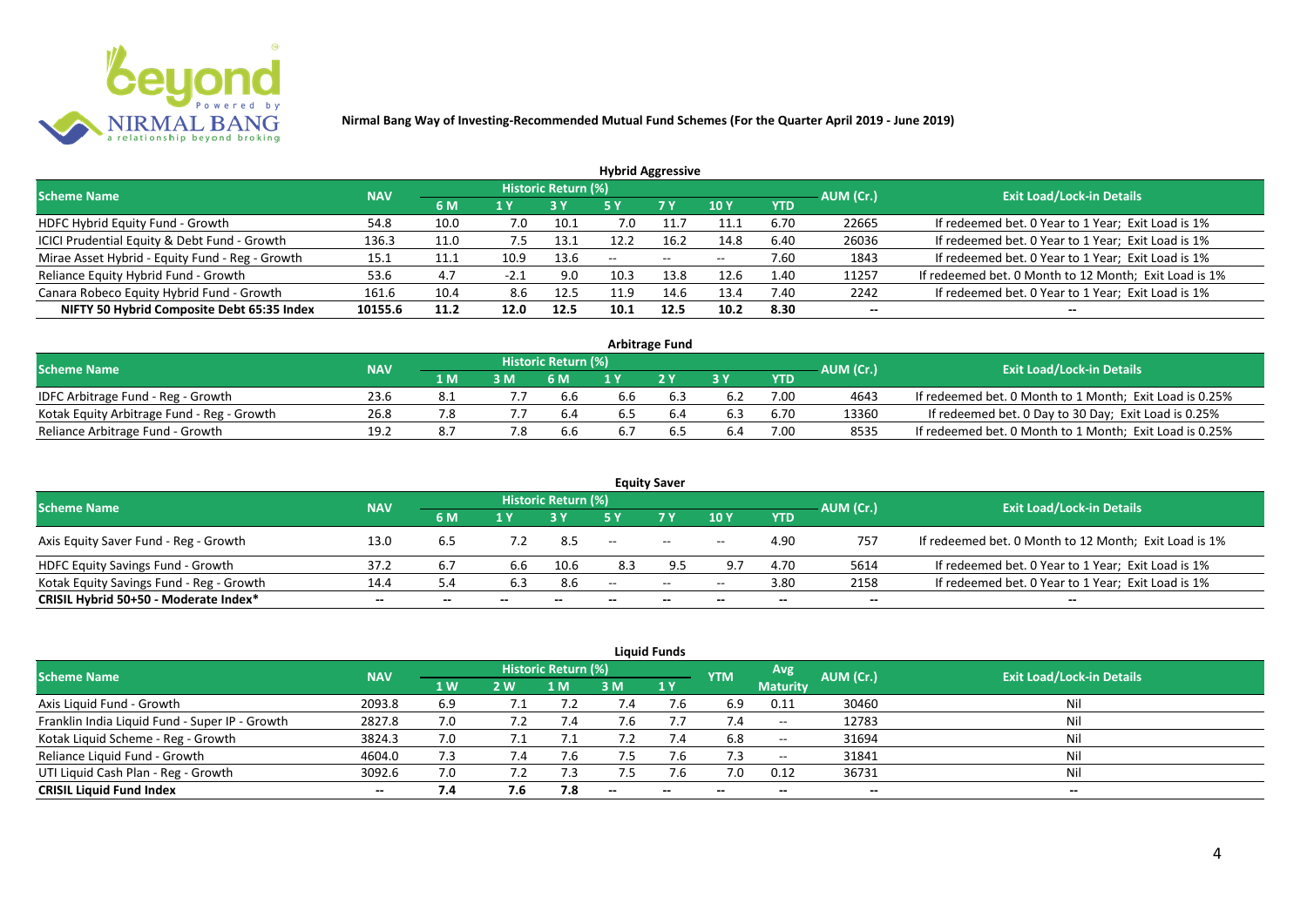

| Ultra Short Fund                                  |            |      |     |                            |       |             |                          |                          |           |                                  |  |  |  |
|---------------------------------------------------|------------|------|-----|----------------------------|-------|-------------|--------------------------|--------------------------|-----------|----------------------------------|--|--|--|
| <b>Scheme Name</b>                                | <b>NAV</b> |      |     | <b>Historic Return (%)</b> |       |             | <b>YTM</b>               | Avg                      | AUM (Cr.) | <b>Exit Load/Lock-in Details</b> |  |  |  |
|                                                   |            | 1 M  | 3M  | 6 M                        |       | 3Y          |                          | <b>Maturity</b>          |           |                                  |  |  |  |
| Aditya Birla Sun Life Savings Fund - Reg - Growth | 375.1      | 10.2 | 9.0 | 9.0                        | 8.7   | 7.9         | 8.4                      | 0.55                     | 15387     | Nil                              |  |  |  |
| HDFC Ultra Short Term Fund - Reg - Growth         | 10.6       | 9.1  | 8.6 | 8.5                        | $-$   | $- -$       |                          | $- -$                    | 6196      | Nil                              |  |  |  |
| IDFC Ultra Short Term Fund - Reg - Growth         | 10.8       | 9.8  | 8.8 | 8.6                        | $- -$ | $- -$       |                          | $- -$                    | 2549      | Nil                              |  |  |  |
| Kotak Savings Fund - Reg - Growth                 | 30.4       | 9.4  | 8.3 | 8.5                        | 8.2   |             | 7.9                      | $- -$                    | 13037     | Nil                              |  |  |  |
| SBI Magnum Ultra Short Duration Fund - Growth     | 4207.2     | 9.1  | 8.2 | 8.4                        | 8.4   | $\sqrt{.4}$ |                          | $\overline{\phantom{a}}$ | 8691      | Nil                              |  |  |  |
| <b>NIFTY Ultra Short Duration Debt Index</b>      | 3843.0     | 9.5  | 8.4 | 8.4                        | 8.5   | 7.6         | $\overline{\phantom{a}}$ | $- -$                    | --        | $- -$                            |  |  |  |

| <b>Money Market Fund</b>                                   |            |      |       |                            |     |           |            |                          |           |                                  |  |  |  |
|------------------------------------------------------------|------------|------|-------|----------------------------|-----|-----------|------------|--------------------------|-----------|----------------------------------|--|--|--|
| <b>Scheme Name</b>                                         | <b>NAV</b> |      |       | <b>Historic Return (%)</b> |     |           | <b>YTM</b> | Avg                      | AUM (Cr.) | <b>Exit Load/Lock-in Details</b> |  |  |  |
|                                                            |            | 1 M  | 3M    | 6 M                        | 1 Y | <b>3Y</b> |            | <b>Maturity</b>          |           |                                  |  |  |  |
| Aditya Birla Sun Life Money Manager Fund - Reg -<br>Growth | 254.2      | 10.0 | 8.8   | 8.6                        | 8.5 | 7.5       | 7.7        | 0.56                     | 11363     | Nil                              |  |  |  |
| ICICI Prudential Money Market Fund - Reg - Growth          | 262.8      | 9.6  | 8.5   | 8.4                        | 8.2 | 7.3       | 7.6        | $\overline{\phantom{a}}$ | 8992      | Nil                              |  |  |  |
| Reliance Money Market Fund - Growth                        | 2868.2     | 10.2 | 8.8   | 8.7                        | 8.6 | 7.4       | 7.7        | $\overline{\phantom{a}}$ | 3278      | Ni                               |  |  |  |
| UTI Money Market Fund - Reg - Growth                       | 2131.9     | 9.6  | 8.6   | 8.6                        | 8.4 | 7.4       | 7.8        | 0.50                     | 4932      | Nil                              |  |  |  |
| <b>CRISIL Liquid Fund Index</b>                            | $- -$      | 7.8  | $- -$ |                            |     |           | $- -$      | $- -$                    | --        | $- -$                            |  |  |  |

|                                                 |            |      |     |                            |     | <b>Short Term Fund</b> |            |                          |           |                                                      |
|-------------------------------------------------|------------|------|-----|----------------------------|-----|------------------------|------------|--------------------------|-----------|------------------------------------------------------|
| <b>Scheme Name</b>                              | <b>NAV</b> |      |     | <b>Historic Return (%)</b> |     |                        | <b>YTM</b> | <b>Avg</b>               | AUM (Cr.) | <b>Exit Load/Lock-in Details</b>                     |
|                                                 |            | 1 M  | 3M  | <b>6 M</b>                 |     | 73 Y                   |            | <b>Maturity</b>          |           |                                                      |
| Franklin India STIP - Growth                    | 4025.4     | 9.7  |     | 8.7                        |     | 8.9                    | 11.4       | $- -$                    | 13368     | If redeemed bet. 0 Year to 1 Year; Exit Load is 0.5% |
| HDFC Short Term Debt Fund - Growth              | 21.0       | 13.6 | 9.4 | 9.4                        | 9.0 |                        | 8.2        | $\overline{\phantom{a}}$ | 7956      |                                                      |
| IDFC Bond Fund - Short Term Plan - Reg - Growth | 38.6       | 14.7 | 9.3 | 10.1                       |     |                        | 8.0        | $\overline{\phantom{a}}$ | 7525      | Nil                                                  |
| Kotak Bond Short Term Plan - Reg - Growth       | 35.4       | 16.0 | 9.8 | 9.9                        | 9.0 |                        | 8.4        | $\sim$                   | 8993      | Nil                                                  |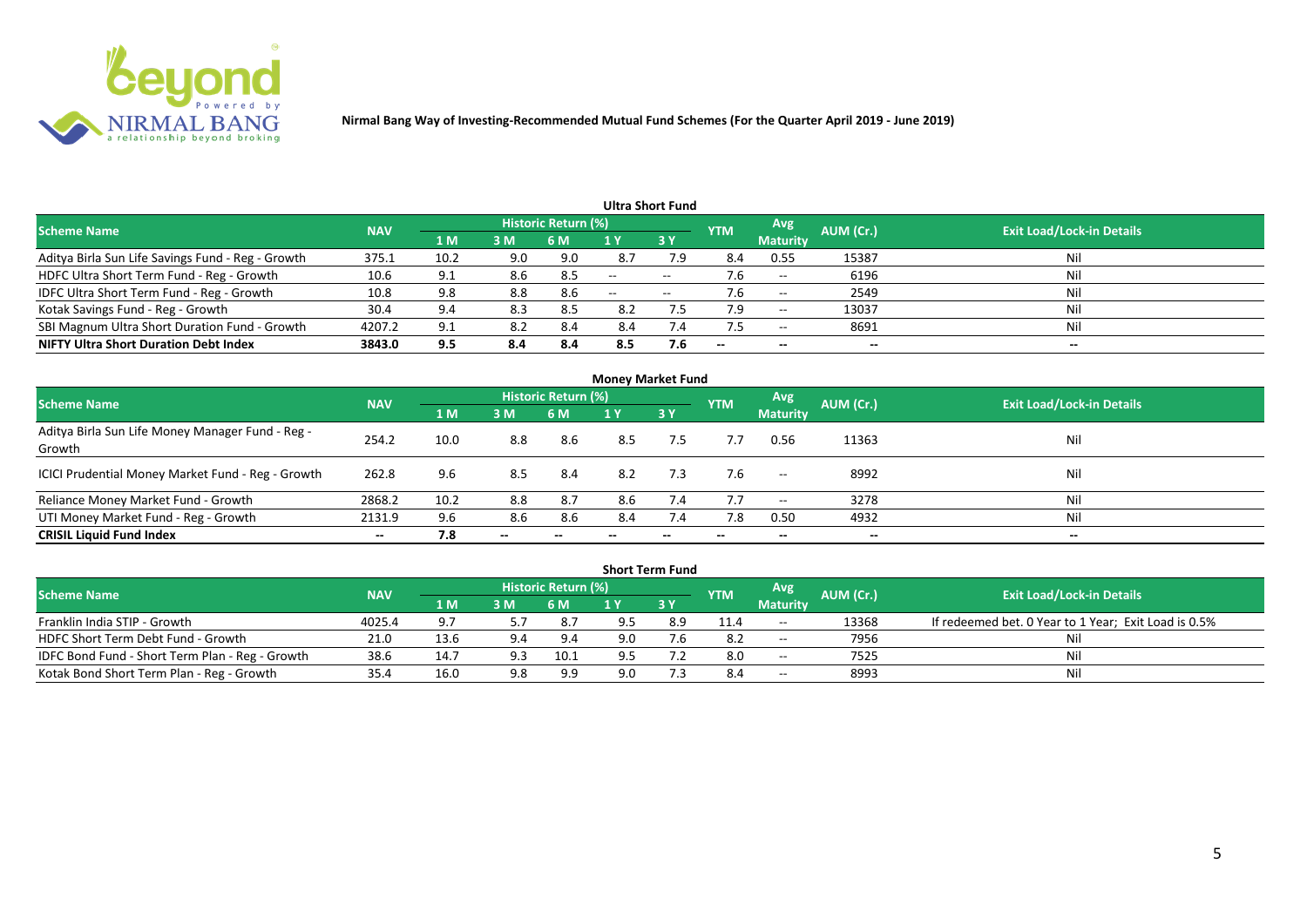

|                                              |            |          |         |                     |        | <b>Low Duration Fund</b> |            |                 |           |                                                                         |
|----------------------------------------------|------------|----------|---------|---------------------|--------|--------------------------|------------|-----------------|-----------|-------------------------------------------------------------------------|
| <b>Scheme Name</b>                           | <b>NAV</b> |          |         | Historic Return (%) |        |                          | <b>YTM</b> | Avg             | AUM (Cr.) | <b>Exit Load/Lock-in Details</b>                                        |
|                                              |            | 1 M      | 3M      | 6 M                 |        | <b>3Y</b>                |            | <b>Maturity</b> |           |                                                                         |
| DSP Low Duration Fund - Reg - Growth         | 13.5       | $-12.7$  | 0.7     | 4.7                 | 6.4    | 6.8                      | 7.9        | $--$            | 2601      | Nil                                                                     |
| Franklin India Low Duration Fund - Growth    | 21.9       | 6.5      | 6.3     | 8.3                 | 8.8    | 8.7                      | 10.5       | $--$            | 6920      | If redeemed bet. 0 Months to 3 Months; Exit Load is 0.5%                |
| <b>IDFC Low Duration Fund - Reg - Growth</b> | 26.9       | 10.7     | 8.8     | 8.7                 | 8.5    | 7.6                      | 7.8        | $- -$           | 3571      | Nil                                                                     |
|                                              |            |          |         |                     |        |                          |            |                 |           | If redeemed bet. 0 Month to 3 Month; Exit Load is 3%, If redeemed       |
| UTI Treasury Advantage Fund - Reg - Growth   | 2286.0     | $-138.9$ | $-43.1$ | $-18.0$             | $-5.5$ | 2.9                      | 9.2        | 0.55            |           | 5220 bet. 3 Month to 6 Month; Exit Load is 2%, If redeemed bet. 6 Month |
|                                              |            |          |         |                     |        |                          |            |                 |           | to 1 Year; Exit Load is 1%                                              |
|                                              |            |          |         |                     |        |                          |            |                 |           |                                                                         |

| <b>Banking &amp; PSU Bond Funds</b>            |            |      |         |                     |      |    |            |                 |           |                                  |  |  |  |  |
|------------------------------------------------|------------|------|---------|---------------------|------|----|------------|-----------------|-----------|----------------------------------|--|--|--|--|
| <b>Scheme Name</b>                             | <b>NAV</b> |      |         | Historic Return (%) |      |    | <b>YTM</b> | Avg             | AUM (Cr.) | <b>Exit Load/Lock-in Details</b> |  |  |  |  |
|                                                |            | 1 M  | 3 M     | 6 M                 |      | 3Y |            | <b>Maturity</b> |           |                                  |  |  |  |  |
| HDFC Banking and PSU Debt Fund - Reg - Growth  | 15.3       | 15.9 | 10.1    | 10.4                | 9.8  |    |            | $-$             | 3123      | Nil                              |  |  |  |  |
| Kotak Banking and PSU Debt Fund - Reg - Growth | 43.1       | 20.9 | 11.7    | 11.3                | 10.2 |    | 8.5        | $- -$           | 1617      | Nil                              |  |  |  |  |
| UTI Banking & PSU Debt Fund - Reg - Growth     | 14.2       | 16.5 | $-15.9$ | $-7.8$              | -0.1 |    |            | 1.82            | 200       | Nil                              |  |  |  |  |

| <b>Corporate Bond Funds</b>                 |            |       |      |                            |      |     |            |                 |           |                                  |  |  |  |
|---------------------------------------------|------------|-------|------|----------------------------|------|-----|------------|-----------------|-----------|----------------------------------|--|--|--|
| <b>Scheme Name</b>                          | <b>NAV</b> |       |      | <b>Historic Return (%)</b> |      |     | <b>YTM</b> | Avg'            | AUM (Cr.) | <b>Exit Load/Lock-in Details</b> |  |  |  |
|                                             |            | 1 M / | 3 M  | 6 M                        |      | 3 Y |            | <b>Maturity</b> |           |                                  |  |  |  |
| Franklin India Corporate Debt Fund - Growth | 67.        | 28.7  | 12.9 | 12.9                       | 10.8 | 9.0 | a a        | $-$             | 870       | Nil                              |  |  |  |
| HDFC Corporate Bond Fund - Growth           | 21.2       |       |      |                            | 10.1 |     | 8.3        | $-$             | 12321     | Nil                              |  |  |  |
| Kotak Corporate Bond Fund - Std - Growth    | 2512.9     | 13.3  | 10.0 | 9.9                        | 9.0  |     | -8.2       | $-$             | 2037      | Nil                              |  |  |  |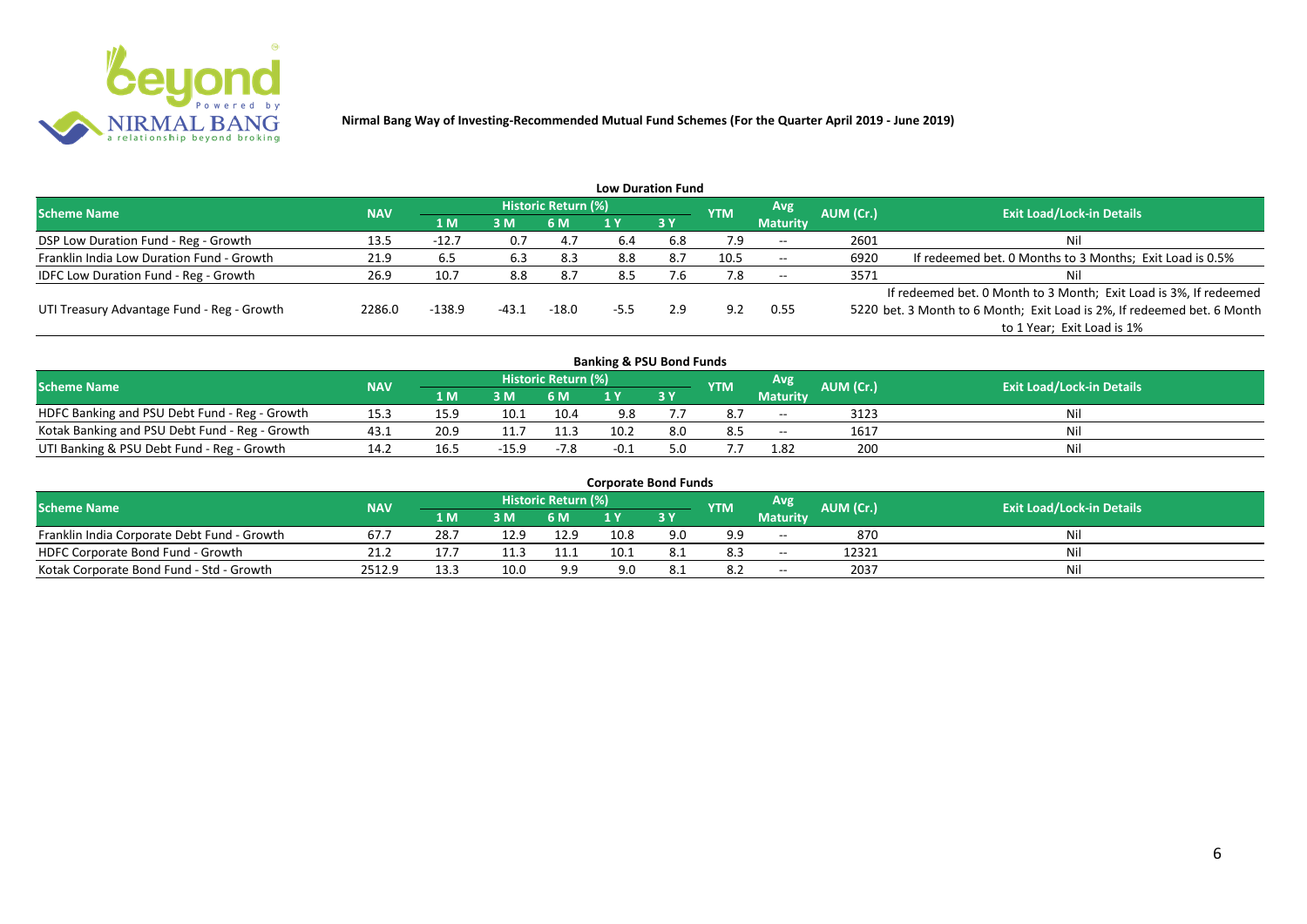

|                                           |            |      |        |                     |     | <b>Credit Risk Funds</b> |            |                 |           |                                                                       |
|-------------------------------------------|------------|------|--------|---------------------|-----|--------------------------|------------|-----------------|-----------|-----------------------------------------------------------------------|
| <b>Scheme Name</b>                        | <b>NAV</b> |      |        | Historic Return (%) |     |                          | <b>YTM</b> | <b>Avg</b>      | AUM (Cr.) | <b>Exit Load/Lock-in Details</b>                                      |
|                                           |            | 1 M  | 3M     | 6 M                 |     | 3Y                       |            | <b>Maturity</b> |           |                                                                       |
|                                           |            |      |        |                     |     |                          |            |                 |           | If redeemed bet. 0 Month to 12 Month; Exit Load is 3%, If             |
| Franklin India Credit Risk Fund - Growth  | 19.6       | 5.2  | 2.6    | -6.7                | 8.3 | 8.3                      | 11.4       | $-$             |           | 7125 redeemed bet. 12 Month to 24 Month; Exit Load is 2%, If redeemed |
|                                           |            |      |        |                     |     |                          |            |                 |           | bet. 24 Month to 36 Month; Exit Load is 1%                            |
| HDFC Credit Risk Debt Fund - Reg - Growth | 15.5       | 13.2 | 9.0    | 8.4                 | 8.1 | 7.4                      | 9.9        | $--$            | 15416     | If redeemed bet. 0 Month to 12 Month; Exit Load is 1%, If             |
|                                           |            |      |        |                     |     |                          |            |                 |           | redeemed bet. 12 Month to 18 Month; Exit Load is 0.5%                 |
| Reliance Credit Risk Fund - Growth        | 25.4       | 11.0 | $-4.0$ | 2.7                 | 5.0 | 6.5                      | 11.5       | $- -$           | 8534      | If redeemed bet. 0 Month to 12 Month; Exit Load is 1%                 |
|                                           |            |      |        |                     |     |                          |            |                 |           | If redeemed bet. 0 Month to 12 Month; Exit Load is 3%, If             |
| SBI Credit Risk Fund - Growth             | 29.9       | 13.3 | 3.5    | 6.3                 | 7.2 | 7.2                      | 12.0       | $- -$           | 5397      | redeemed bet. 12 Month to 24 Month; Exit Load is 1.5%, If             |
|                                           |            |      |        |                     |     |                          |            |                 |           | redeemed bet. 24 Month to 36 Month; Exit Load is 0.75%                |

| <b>Dynamic Bond Fund</b>                        |            |       |                          |                     |       |           |            |                          |           |                                                         |  |  |  |  |
|-------------------------------------------------|------------|-------|--------------------------|---------------------|-------|-----------|------------|--------------------------|-----------|---------------------------------------------------------|--|--|--|--|
| <b>Scheme Name</b>                              | <b>NAV</b> |       |                          | Historic Return (%) |       |           | <b>YTM</b> | Avg                      | AUM (Cr.) | <b>Exit Load/Lock-in Details</b>                        |  |  |  |  |
|                                                 |            | 1 M   | 3M                       | 6 M                 |       | <b>3Y</b> |            | <b>Maturity</b>          |           |                                                         |  |  |  |  |
| Axis Dynamic Bond Fund - Growth                 | 19.4       | 30.9  | 15.5                     | 12.8                | 11.5  | 7.9       | 8.6        | 6.80                     | 135       | Nil                                                     |  |  |  |  |
| ICICI Prudential All Seasons Bond Fund - Growth | 23.6       | 19.9  | 13.0                     | 10.9                | 9.4   | 8.9       | 8.7        | $- -$                    | 2707      | If redeemed bet. 0 Month to 1 Month; Exit Load is 0.25% |  |  |  |  |
| IDFC D B F - Reg - Growth (Re-Launched)         | 22.8       | 29.3  | 15.4                     | 11.8                | 11.   | -8.1      | 8.3        | $\sim$                   | 1962      |                                                         |  |  |  |  |
| Kotak Dynamic Bond Fund - Reg - Growth          | 24.8       | 27.5  | 14.4                     | 13.4                | 12.2  | 9.0       | 8.7        | $\overline{\phantom{a}}$ | 641       | Nil                                                     |  |  |  |  |
| CRISIL Corporate Bond Composite Index*          | $- -$      | $- -$ | $\overline{\phantom{a}}$ |                     | $- -$ | $- -$     | $- -$      | $- -$                    | $- -$     | $- -$                                                   |  |  |  |  |

| <b>Gilt Funds</b>                               |            |       |      |                     |      |             |            |                     |           |                                                     |  |  |  |  |
|-------------------------------------------------|------------|-------|------|---------------------|------|-------------|------------|---------------------|-----------|-----------------------------------------------------|--|--|--|--|
| <b>Scheme Name</b>                              | <b>NAV</b> |       |      | Historic Return (%) |      |             | <b>YTM</b> | <b>Avg</b>          | AUM (Cr.) | <b>Exit Load/Lock-in Details</b>                    |  |  |  |  |
|                                                 |            | 1 M / | 3M   | 6 M                 | 1 Y  | <b>73 Y</b> |            | <b>Maturity</b>     |           |                                                     |  |  |  |  |
| IDFC G Sec Fund - Invt Plan - Reg - Growth (Re- | 23.0       |       |      |                     | 14.3 |             |            |                     |           | Nil                                                 |  |  |  |  |
| launched)                                       |            | 34.8  |      | 15.5                |      | 9.0         | 8.2        | $\hspace{0.05cm} -$ | 372       |                                                     |  |  |  |  |
| Reliance Gilt Securities Fund - Growth          | 25.7       | 33.9  | 19.1 | 14.5                | 13.6 | 9.6         | 7.8        | $- -$               | 975       | If redeemed bet. 0 Day to 7 Day; Exit Load is 0.25% |  |  |  |  |
| UTI Gilt Fund - Growth                          | 42.0       | 25.7  |      | 12.9                | 10.6 | 9.4         |            | 5.42                | 475       | Nil                                                 |  |  |  |  |